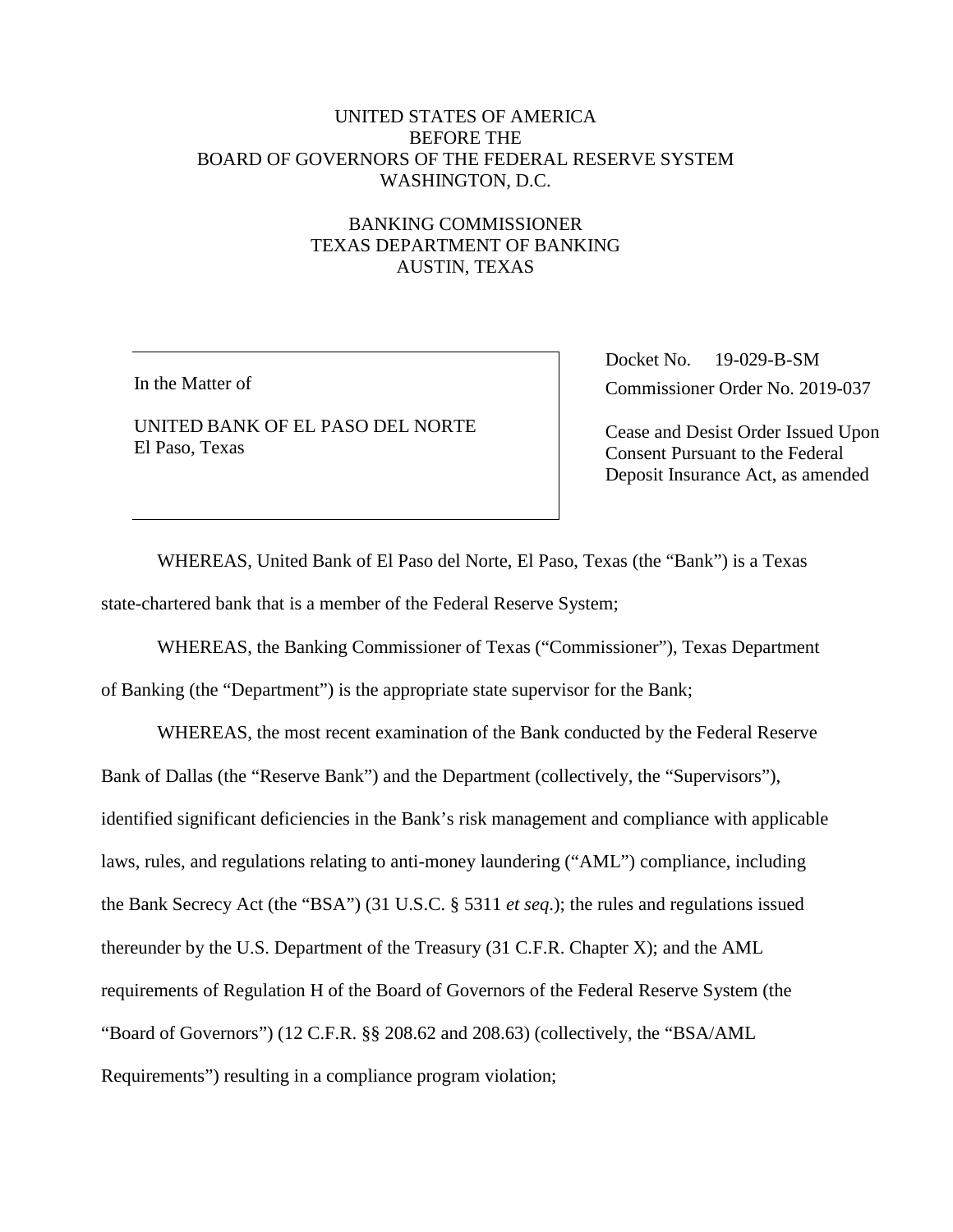WHEREAS, the Bank, the Board of Governors, the Reserve Bank, and the Commissioner have the common goal that the Bank operates in compliance with all applicable federal and state laws, rules, and regulations;

WHEREAS, the Bank, the Board of Governors, and the Commissioner have mutually agreed to enter into this consent Cease and Desist Order (the "Order"); and

WHEREAS, on December 18, 2019, the board of directors of the Bank, at a duly constituted meeting, adopted a resolution authorizing and directing Monty Rogers to enter into this Order on behalf of the Bank, and consenting to compliance with each and every provision of this Order by the Bank, and waiving any and all rights that the Bank may have pursuant to section 8 of the Federal Deposit Insurance Act, as amended (the "FDI Act") (12 U.S.C. § 1818), including, but not limited to: (i) the issuance of a notice of charges on any and all matters set forth in this Order; (ii) a hearing for the purpose of taking evidence on any matters set forth in this Order; (iii) judicial review of this Order; and (iv) challenge or contest, in any manner, the basis, issuance, validity, terms, effectiveness or enforceability of this Order or any provision hereof, and Texas Finance Code §§ 35.002 and 35.004.

NOW, THEREFORE, it is hereby ordered that, before the filing of any notices, or taking of any testimony or adjudication of or finding on any issues of fact or law herein, and solely for the purpose of settling this matter without a formal proceeding being filed and without the necessity for protracted or extended hearings or testimony, pursuant to section 8(b)(1) of the FDI Act (12 U.S.C. §§ 1818(b)(1)), and Texas Finance Code § 35.002, the Bank shall cease and desist and take affirmative action as follows:

2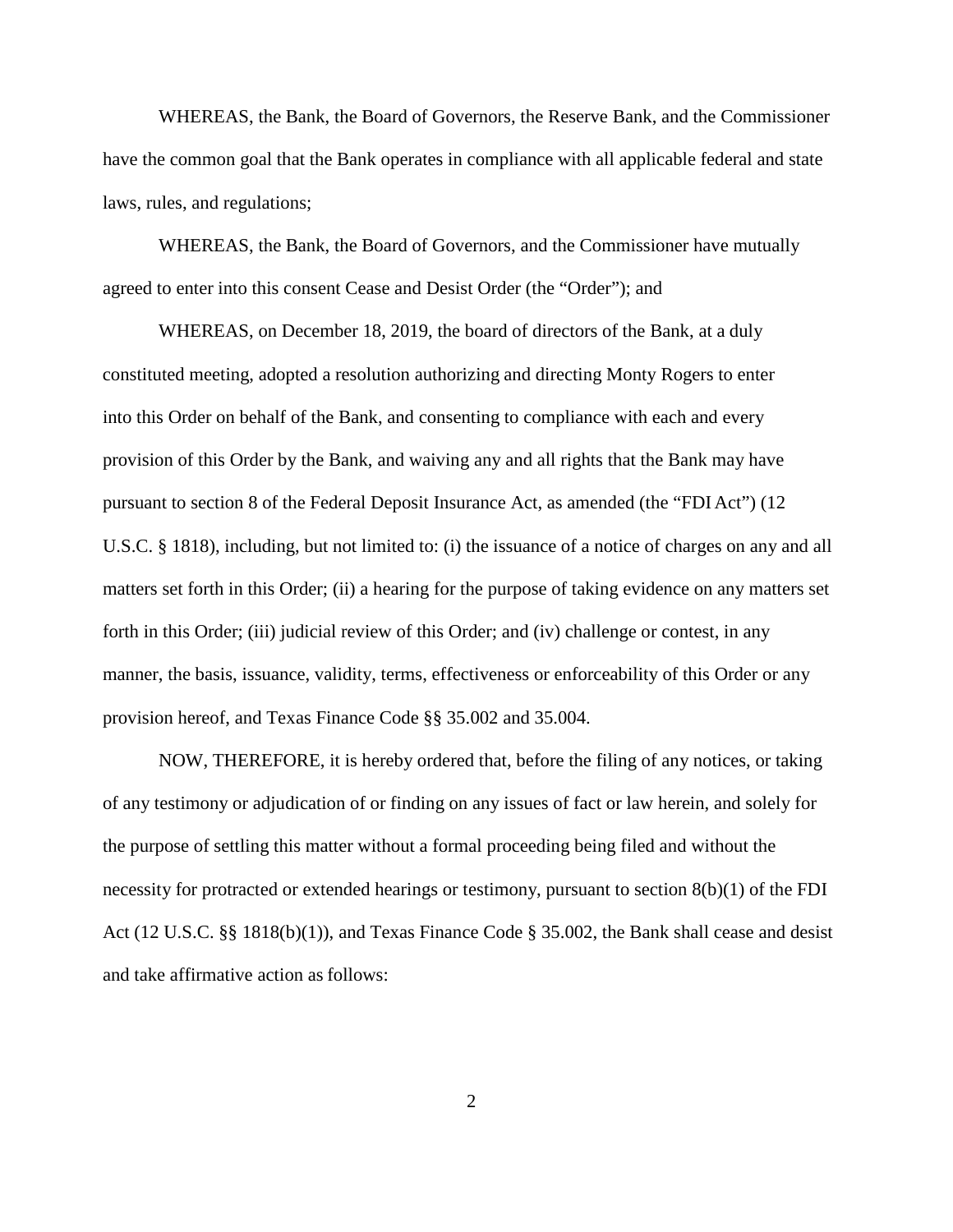#### **Board Oversight**

1. Within 60 days of this Order, the Bank shall submit a written plan approved by the board of directors to strengthen oversight of the Bank's compliance with the BSA/AML Requirements acceptable to the Supervisors. The plan shall, at a minimum, address, consider, and include:

(a) measures to maintain effective control and oversight of Bank management's compliance with the BSA/AML Requirements;

(b) measures to ensure adherence to approved compliance policies, procedures, and standards;

(c) measures to ensure BSA/AML issues are appropriately tracked, escalated, and reviewed by the Bank's senior management;

(d) measures to ensure that the person or groups at the Bank charged with the responsibility of overseeing the Bank's compliance with BSA/AML Requirements possess appropriate subject matter expertise and are actively involved in carrying out such responsibilities;

(e) adequate resources for the BSA/AML compliance officer, including sufficient staffing levels, and periodic re-evaluation of resources and staffing needs; and

(f) measures to improve the Bank's internal controls relating to independent testing and the effectiveness of the Bank's internal audit function in carrying out its oversight responsibilities.

## **BSA/AML Compliance Program**

2. Within 60 days of this Order, the Bank shall submit an enhanced written BSA/AML compliance program acceptable to the Supervisors. The enhanced program shall at a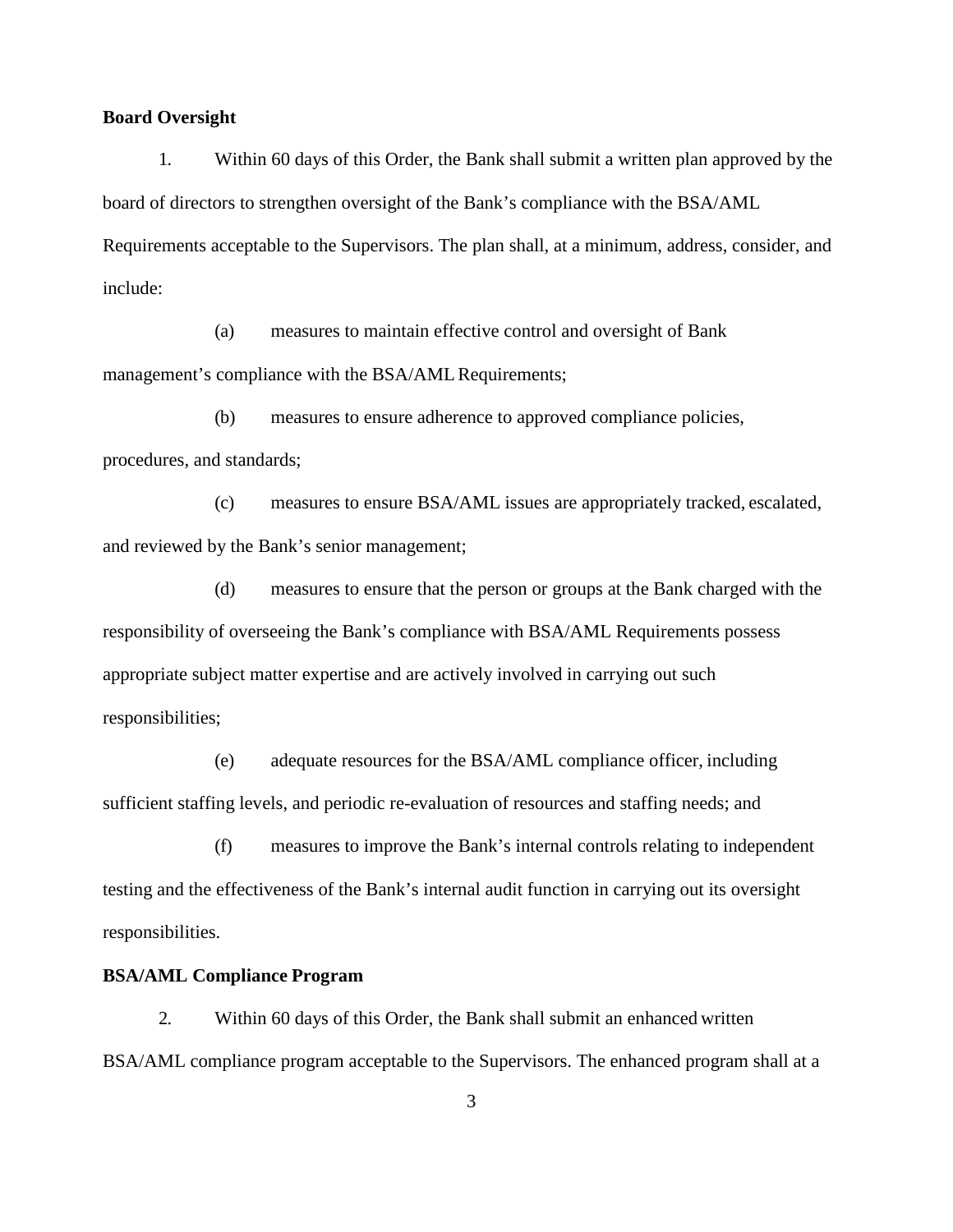minimum, include:

(a) a BSA/AML risk assessment that appropriately identifies and considers all products and services of the Bank, customer types, and geographic locations, as appropriate, in determining inherent and residual risks;

(b) a system of internal controls reasonably designed to ensure ongoing compliance with the BSA/AML Requirements;

(c) management of the Bank's BSA/AML compliance program by a qualified compliance officer, who is given full autonomy, independence, and responsibility for implementing and maintaining an effective BSA/AML compliance program that is commensurate with the Bank's size and risk profile, has meaningful decision-making authority, and is supported by adequate staffing levels and resources;

(d) enhanced independent testing procedures to ensure that comprehensive and timely reviews of the Bank's BSA/AML compliance program are performed on a regular basis by qualified parties who are independent of the Bank's business lines and compliance function; and

(e) effective training for all personnel, including targeted training for personnel with compliance-related responsibilities, in all aspects of the BSA/AML Requirements and applicable internal policies and procedures.

### **Customer Due Diligence**

3. Within 60 days of this Order, the Bank shall submit a written revised customer due diligence program for the Bank acceptable to the Supervisors. At a minimum, the program shall include:

(a) risk-based policies, procedures, and controls to ensure that the Bank

4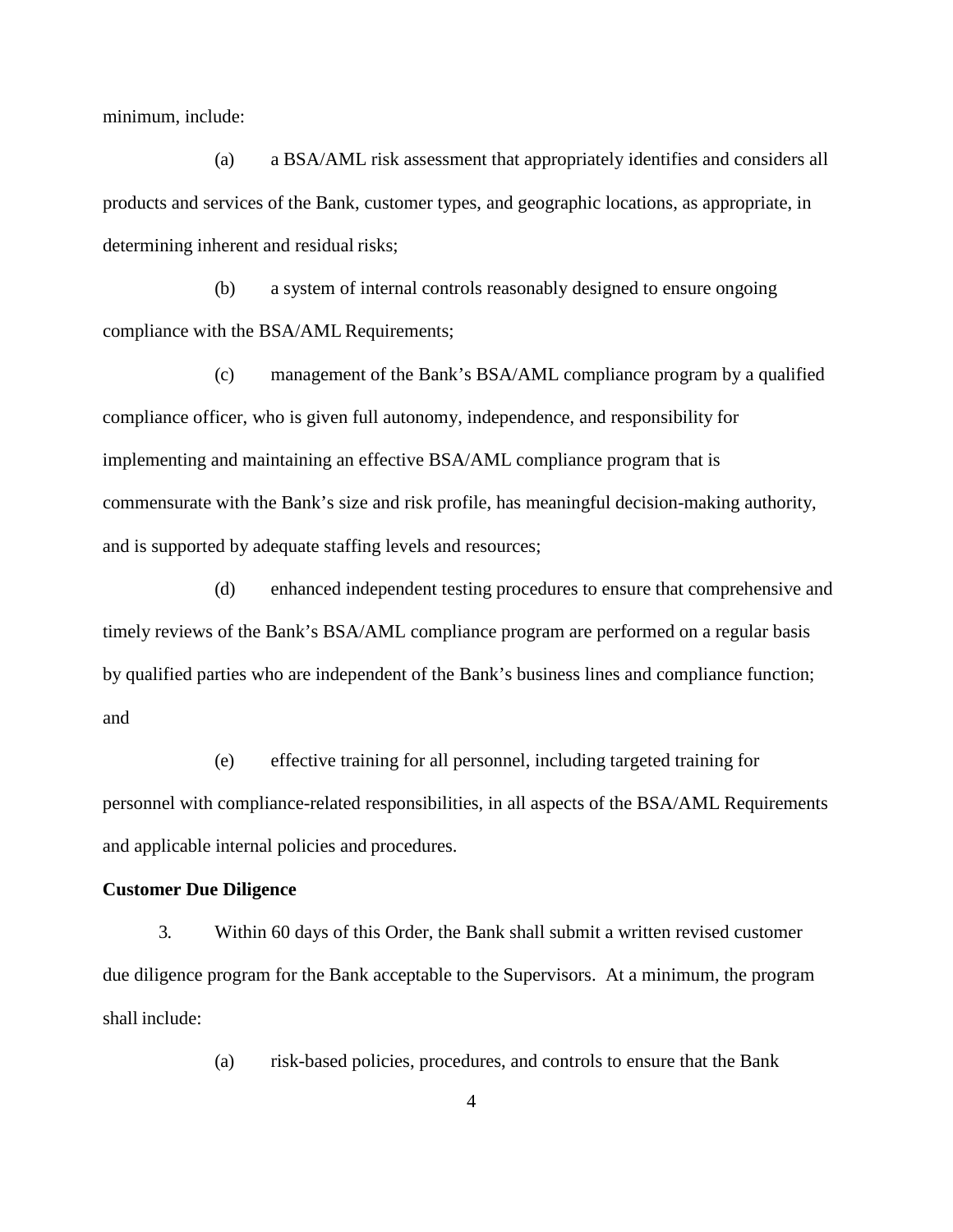collects, analyzes, and retains complete and accurate customer information for all account holders;

(b) a plan, with timelines, to remediate deficient due diligence for existing customer accounts;

(c) a methodology for assigning risk ratings to account holders that considers factors such as type of customer, type of products and services, and geographic locations and expected and actual transactions with or through the Bank;

(d) risk-based policies, procedures, and processes to gather and analyze customer information commensurate with the customer's risk profile, including identification of when and what additional customer information will be collected about the categories of customers that pose a higher risk of money laundering or terrorist financing; and

(e) risk-based procedures for performing ongoing monitoring of the customer relationship and, on a risk basis, to maintain and update customer information, including beneficial ownership information of legal entity customers.

### **Suspicious Activity Monitoring and Reporting**

4. Within 60 days of this Order, the Bank shall submit a written enhanced program acceptable to the Supervisors to reasonably ensure the identification and timely, accurate, and complete reporting by the Bank of all known or suspected violations of law or suspicious transactions to law enforcement and supervisory authorities, as required by applicable suspicious activity reporting laws and regulations. At a minimum, the program shall include:

(a) a well-documented methodology for establishing monitoring rules and processes that take into consideration the Bank's risk profile, products, services, customer base, geographic locations, and banking activities;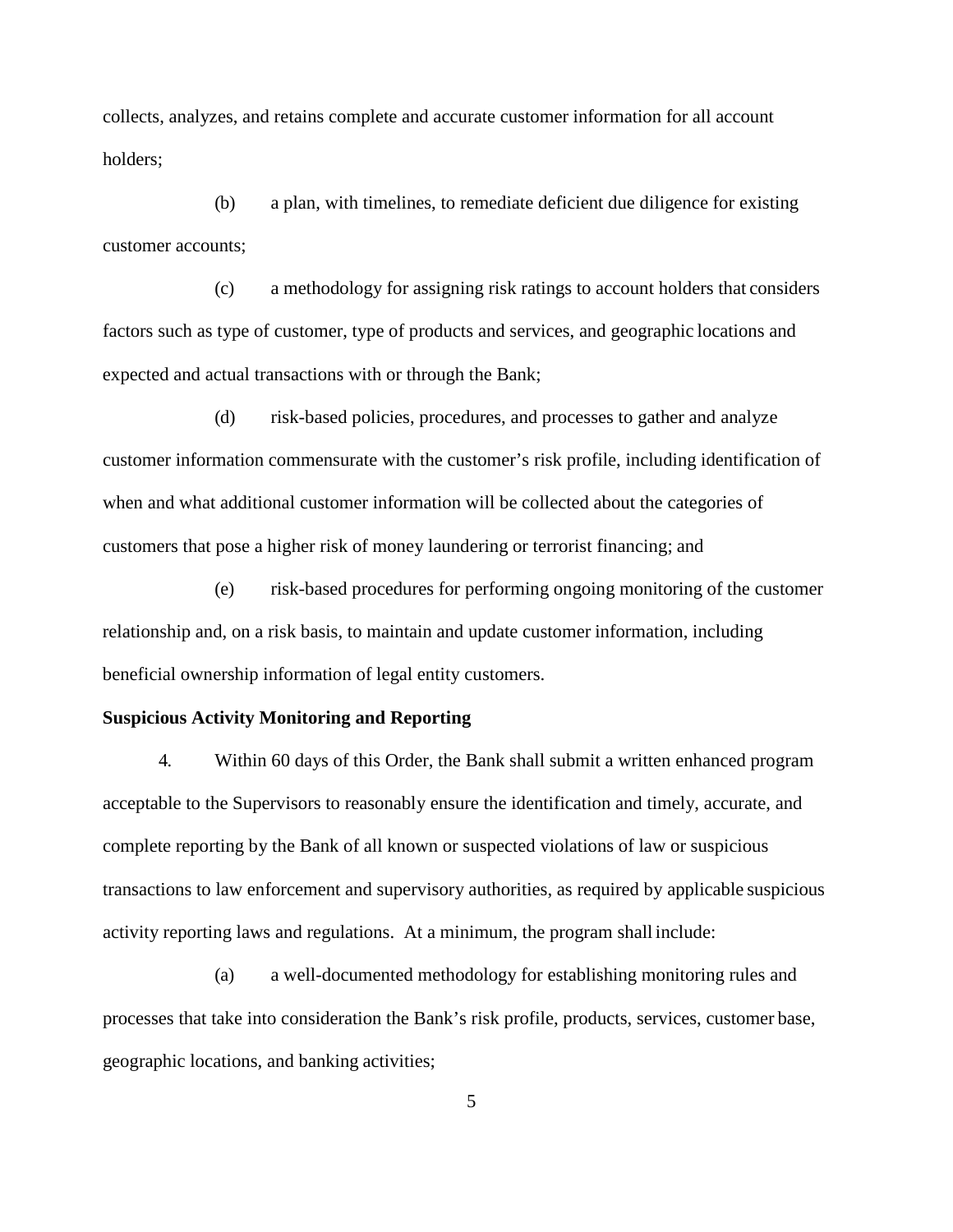(b) policies, procedures, and processes that provide for periodic review of the monitoring rules;

(c) effective monitoring of customer accounts and transactions; and

(d) policies, procedures, and processes with respect to the review and analysis of suspicious activity, including the escalation and resolution of concerns, and measures to ensure that alert dispositions are supported with adequate rationale and documentation to evidence the research performed and the due diligence that was relied upon to arrive at the analyst's conclusion.

#### **Compliance with the Order**

5. Within 30 days after the end of each calendar quarter following the date of this Order, the board of directors of the Bank shall submit to the Supervisors written progressreports detailing the form and manner of all actions taken to secure compliance with this Order and the results thereof.

#### **Approval and Implementation of Plans and Programs**

6. (a) The Bank shall submit written plans and programs that are acceptable to the Supervisors within the time periods set forth in paragraphs 1, 2, 3, and 4 of this Order. Each plan or program shall contain a timeline for full implementation of the plan or program with specific deadlines for the completion of each component of the plan or program.

(b) Within 10 days of approval by the Supervisors, the Bank shall adopt the approved plans and programs. Upon adoption, the Bank shall promptly implement the approved plans and programs, and thereafter fully comply with them.

(c) During the term of this Order, the approved plans and programs shall not be amended or rescinded without the prior written approval of the Supervisors.

6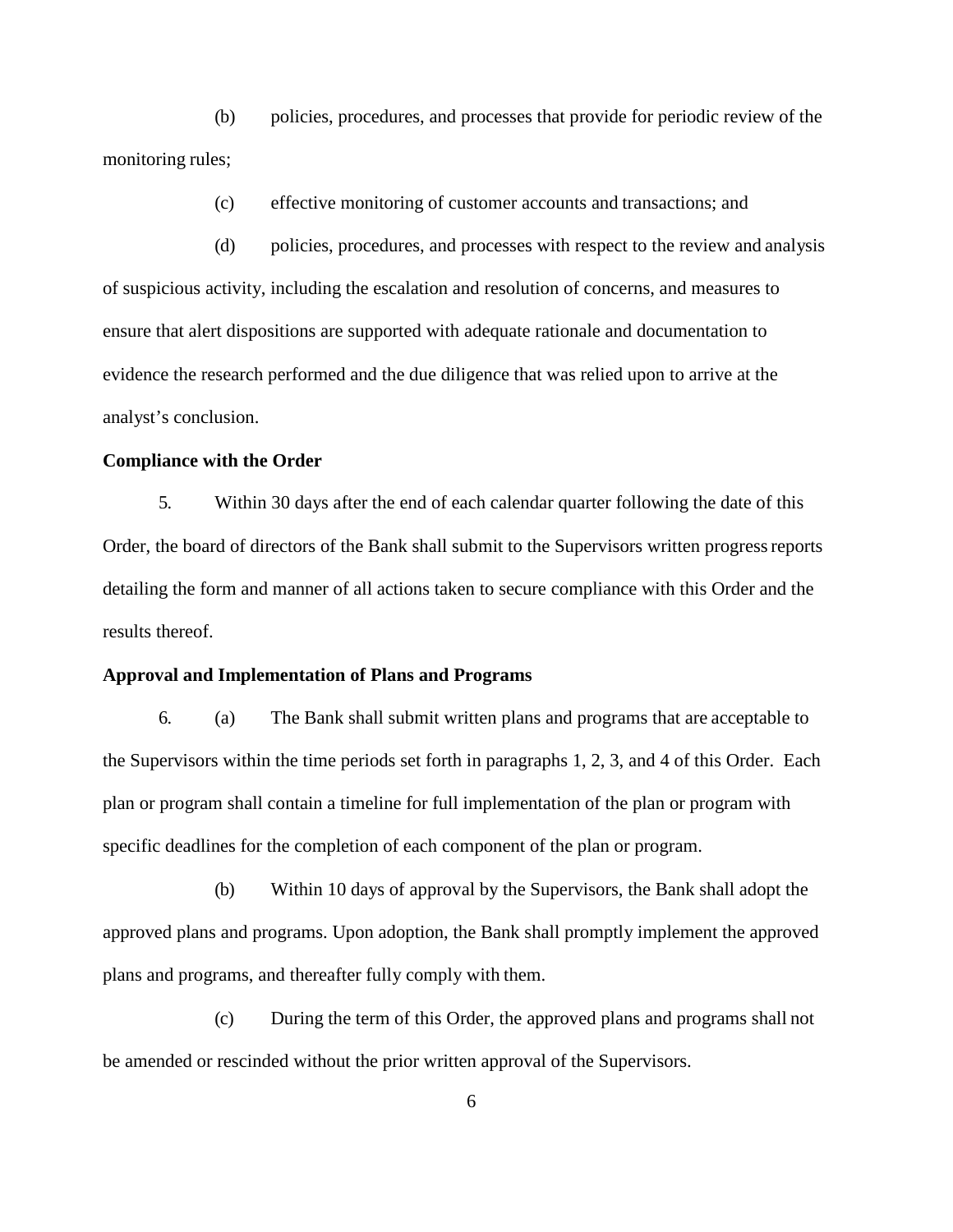#### **Communications**

- 7. All communications regarding this Order shall be sent to:
	- (a) Mr. John S. Insley, Jr. Vice President Banking Supervision Department Federal Reserve Bank of Dallas 2200 North Pearl Street Dallas, Texas 75201-2272
	- (b) Charles G. Cooper Banking Commissioner Texas Department of Banking 2601 North Lamar Boulevard, Suite 201 Austin, Texas 78705
	- (c) Monty Rogers President and Chief Executive Officer United Bank of El Paso del Norte 401 East Main Street El Paso, Texas 79901

#### **Miscellaneous**

8. Notwithstanding any provision of this Order, the Supervisors may, in their sole discretion, jointly grant written extensions of time to the Bank to comply with any provision of this Order.

9. The provisions of this Order shall be binding upon the Bank and its institution-

affiliated parties, as defined in section  $3(u)$  of the FDI Act (12 U.S.C. § 1813(u)), in their

capacities as such, and their successors and assigns.

10. Each provision of this Order shall remain effective and enforceable until stayed,

modified, suspended or terminated in writing by the Supervisors.

11. The provisions of this Order shall not bar, estop, or otherwise prevent the Board of